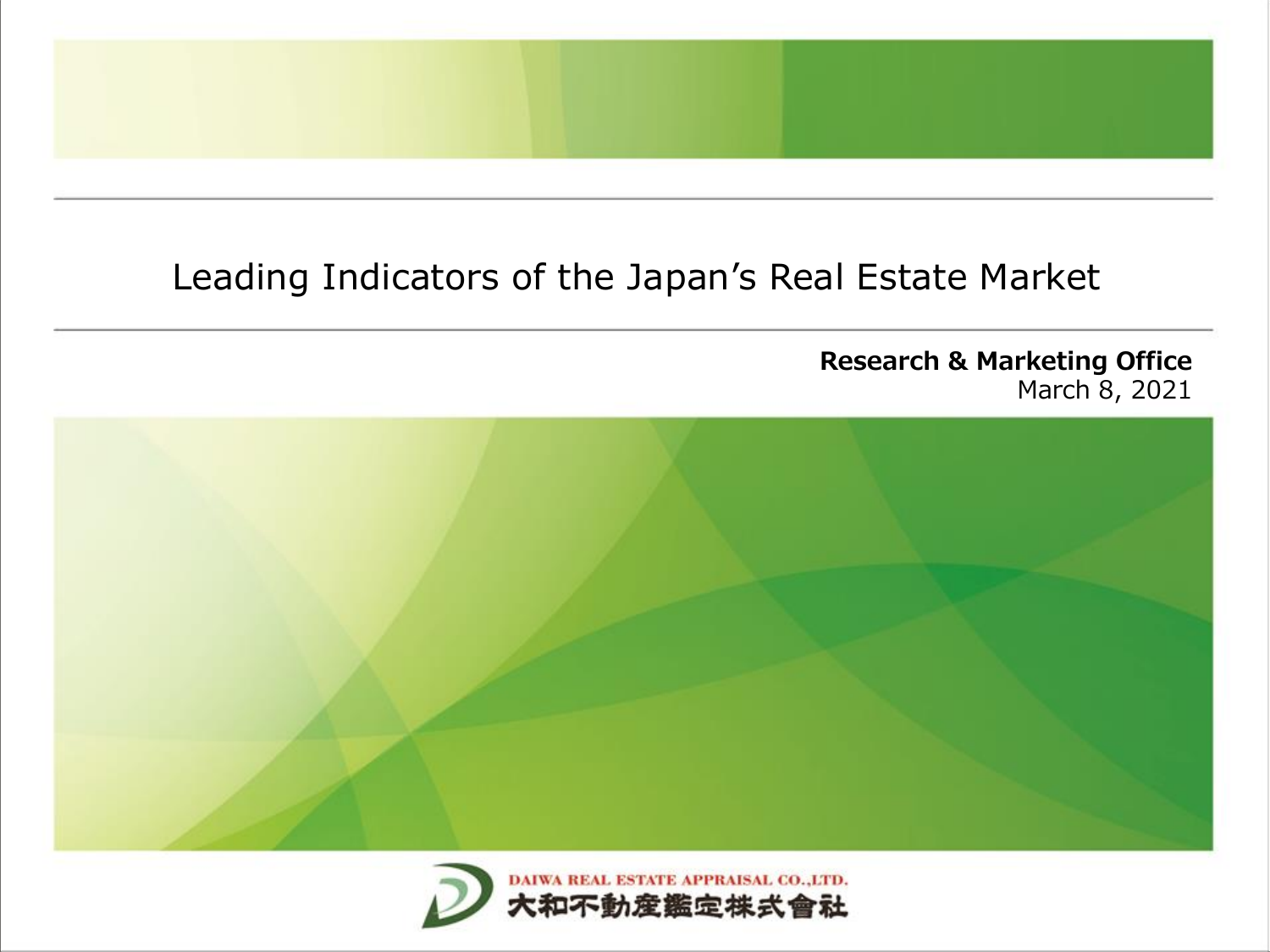#### Trends in the Number of Appraisal Inquiries **DAIWA REAL ESTATE APPRAISAL CO., LTD.** up to the end of February 2021

◆Number of inquiries for property appraisal : "No. of property inquiries"\* ◆Number of times appraisers were contacted : "No. of times of contact"\*

### **Overview**

- were generally at the level before 140 ⚫ Even though the number of times of contact decreased slightly, the number of property inquiries and the number of times of contact COVID19.
- In April and May, right after the first state of emergency was announced, both numbers dropped to half, but after the state of emergency was lifted, they exceeded the pre-COVID19 level.
- ⚫ Although the second state of emergency was announced, both numbers were higher than the pre-COVID19 levels, respectively.

\* E.g. If an appraiser receives an appraisal inquiry for 3 properties at one time, "No. of property inquiries" is recorded as 3 and "No. of times of contact" as 1.

Pre-COVID 19 (Jan. & Feb.) average=100



Source : Daiwa Real Estate Appraisal